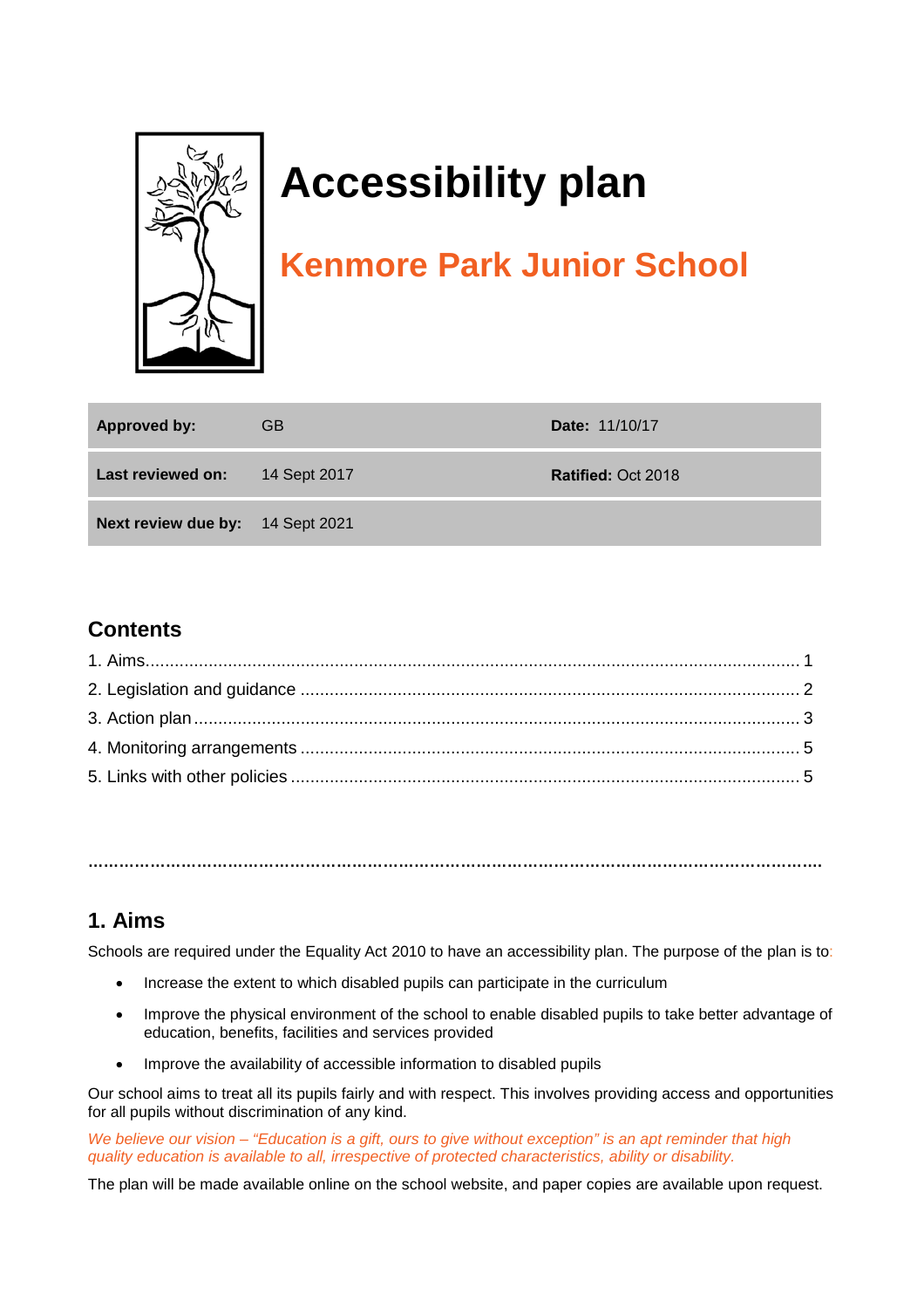Our school is also committed to ensuring staff are trained in equality issues with reference to the Equality Act 2010, including understanding disability issues.

The school supports any available partnerships to develop and implement the plan.

*We will work with governors, the LA and any outside partner agency to ensure we meet and exceed our obligations under this act.*

Our school's complaints procedure covers the accessibility plan. If you have any concerns relating to accessibility in school, this procedure sets out the process for raising these concerns.

#### **2. Legislation and guidance**

This document meets the requirements of [schedule 10 of the Equality Act 2010](http://www.legislation.gov.uk/ukpga/2010/15/schedule/10) and the Department for Education (DfE) [guidance for schools on the Equality Act 2010.](https://www.gov.uk/government/publications/equality-act-2010-advice-for-schools)

The Equality Act 2010 defines an individual as disabled if he or she has a physical or mental impairment that has a 'substantial' and 'long-term' adverse effect on his or her ability to undertake normal day to day activities.

Under the [Special Educational Needs and Disability \(SEND\) Code of Practice,](https://www.gov.uk/government/publications/send-code-of-practice-0-to-25) 'long-term' is defined as 'a year or more' and 'substantial' is defined as 'more than minor or trivial'. The definition includes sensory impairments such as those affecting sight or hearing, and long-term health conditions such as asthma, diabetes, epilepsy and cancer.

Schools are required to make 'reasonable adjustments' for pupils with disabilities under the Equality Act 2010, to alleviate any substantial disadvantage that a disabled pupil faces in comparison with non-disabled pupils. This can include, for example, the provision of an auxiliary aid or adjustments to premises.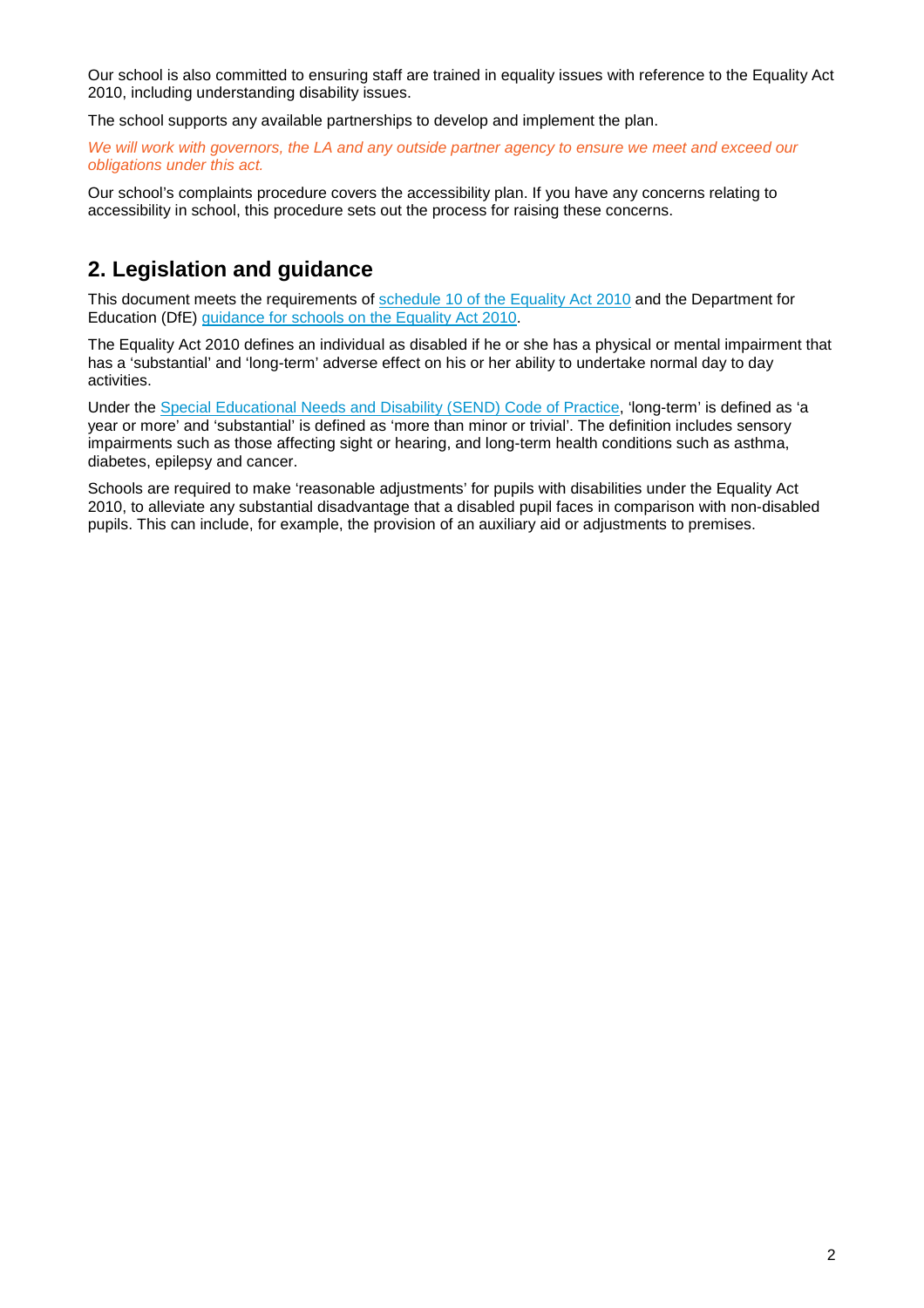### **3. Action plan**

This action plan sets out the aims of our accessibility plan in accordance with the Equality Act 2010.

*The information set out in the column of 'current good practice' are examples to guide your own analysis of your current practice. They are not a thorough representation of good practice, and should be adapted to suit your school's context.*

| Aim                                                                     | <b>Current good practice</b><br>Include established practice and<br>practice under development                                                                                                                                                                                                                                                                                                                                                                                                                  | <b>Objectives</b><br>State short, medium and<br>long-term objectives                                        | <b>Actions to be</b><br>taken                                                                                                                                                            | <b>Person</b><br>responsible         | Date to<br>complete<br>actions<br>by | <b>Success criteria</b>                                                                                                                                                                               |
|-------------------------------------------------------------------------|-----------------------------------------------------------------------------------------------------------------------------------------------------------------------------------------------------------------------------------------------------------------------------------------------------------------------------------------------------------------------------------------------------------------------------------------------------------------------------------------------------------------|-------------------------------------------------------------------------------------------------------------|------------------------------------------------------------------------------------------------------------------------------------------------------------------------------------------|--------------------------------------|--------------------------------------|-------------------------------------------------------------------------------------------------------------------------------------------------------------------------------------------------------|
| Increase access to<br>the curriculum for<br>pupils with a<br>disability | Our school offers a differentiated<br>curriculum for all pupils.<br>We use resources tailored to the<br>needs of pupils who require<br>support to access the curriculum.<br>Curriculum resources include<br>examples of people with<br>disabilities.<br>Curriculum progress is tracked for<br>all pupils, including those with a<br>disability.<br>Targets are set effectively and are<br>appropriate for pupils with<br>additional needs.<br>The curriculum is reviewed to<br>ensure it meets the needs of all | <b>IPC</b> embedded<br>alongside core subjects.<br>Comprehensive tracking<br>of attainment and<br>progress. | <b>IPC</b> coordinator reviews<br>Provision. SENDCo<br>adds additional<br>guidance.<br>Ensure tracking meets<br>the requirements of<br>ofsted lines of enquiry<br>and LA model guidance. | <b>IPC</b><br>Coord/SENDCo<br>Deputy | Ongoing.<br>Termly,<br>ongoing.      | A curriculum that<br>meets the needs of<br>pupils measured by,<br>e.g. external reviews,<br>parent and pupil<br>surveys.<br>Tracking is used to<br>guide interventions<br>and to direct<br>resources. |
|                                                                         | pupils.<br>Additional resources are<br>evaluated for their usefulness in<br>meeting the needs of pupils with                                                                                                                                                                                                                                                                                                                                                                                                    | For example, evac<br>chairs                                                                                 | Training for appropriate<br>staff in safe use of                                                                                                                                         | Head teacher                         | Annual                               | E.g. Evacuation<br>procedures meet LA<br>and Fire service                                                                                                                                             |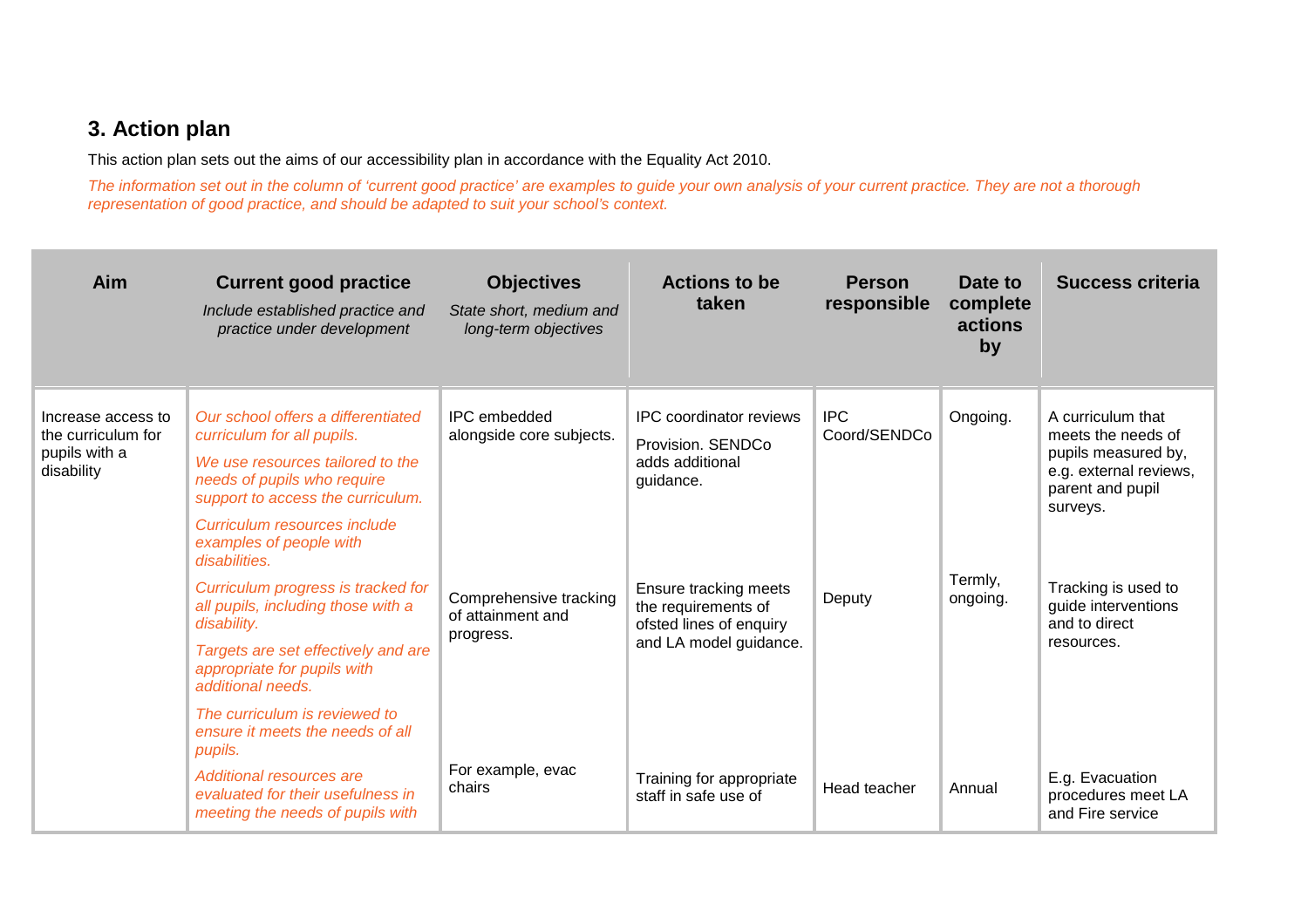|                                                                             | disability or medical conditions.                                                                                                                                                                                                                                                                     |                                                                                                                                                                                                                                                                                                           | specialist equipment.                                                                                                                                       |               |                                                                                                        | guidance.                                                                                                                                                                                     |
|-----------------------------------------------------------------------------|-------------------------------------------------------------------------------------------------------------------------------------------------------------------------------------------------------------------------------------------------------------------------------------------------------|-----------------------------------------------------------------------------------------------------------------------------------------------------------------------------------------------------------------------------------------------------------------------------------------------------------|-------------------------------------------------------------------------------------------------------------------------------------------------------------|---------------|--------------------------------------------------------------------------------------------------------|-----------------------------------------------------------------------------------------------------------------------------------------------------------------------------------------------|
| Improve and<br>maintain access to<br>the physical<br>environment            | The environment is adapted to the<br>needs of pupils as required.<br>This includes:<br>Ramps<br><b>Elevators</b><br><b>Corridor width</b><br><b>Disabled parking bays</b><br><b>Disabled toilets and</b><br>changing facilities<br>Library shelves at<br>$\bullet$<br>wheelchair-accessible<br>height | New Build 2016 meets<br>regulations relating to<br>access, ramps, parking<br>spaces, disable toilet<br>facilities.<br>School facilities are<br>accessible; however, the<br>school is unable to<br>accommodate<br>wheelchair users. This<br>has been reported to the<br>LA and a request to<br>have a lift | Within the confines of<br>being a first floor school<br>without a lift, we will<br>make all reasonable<br>adjustments to<br>accommodate disabled<br>pupils. | Head teacher  | Ongoing                                                                                                | That new equipment<br>and resources are<br>compliant with<br>regulations.                                                                                                                     |
| Improve the<br>delivery of<br>information to<br>pupils with a<br>disability | Our school uses a range of<br>communication methods to<br>ensure information is accessible.<br>This includes:<br>Internal signage<br>۰<br>Large print resources<br><b>Braille</b><br><b>Induction loops</b><br><b>Pictorial or symbolic</b><br>$\bullet$<br>representations                           | The school is able to<br>meet the needs of<br>Visually impaired,<br>hearing impaired and<br>disable pupils not in a<br>wheelchair through<br>specialist input from the<br>$LA - e.g. SALT,$<br>Physios, VI team. This<br>will continue and match<br>pupil need.                                           | <b>Check services</b><br>available for widening<br>$need - e.g.$ CAMHS,<br>specialist charities, and<br>external agencies such<br>as Forward.               | <b>SENDCo</b> | As the<br>need arises<br>and forward<br>planning<br>when a<br>disability is<br>made<br>known to<br>us. | That a pupil's<br>additional need has<br>been pre-empted and<br>a forward plan in place<br>put in place before<br>he/she starts.<br>SENDCo meets with<br>infant staff before pupil<br>starts. |